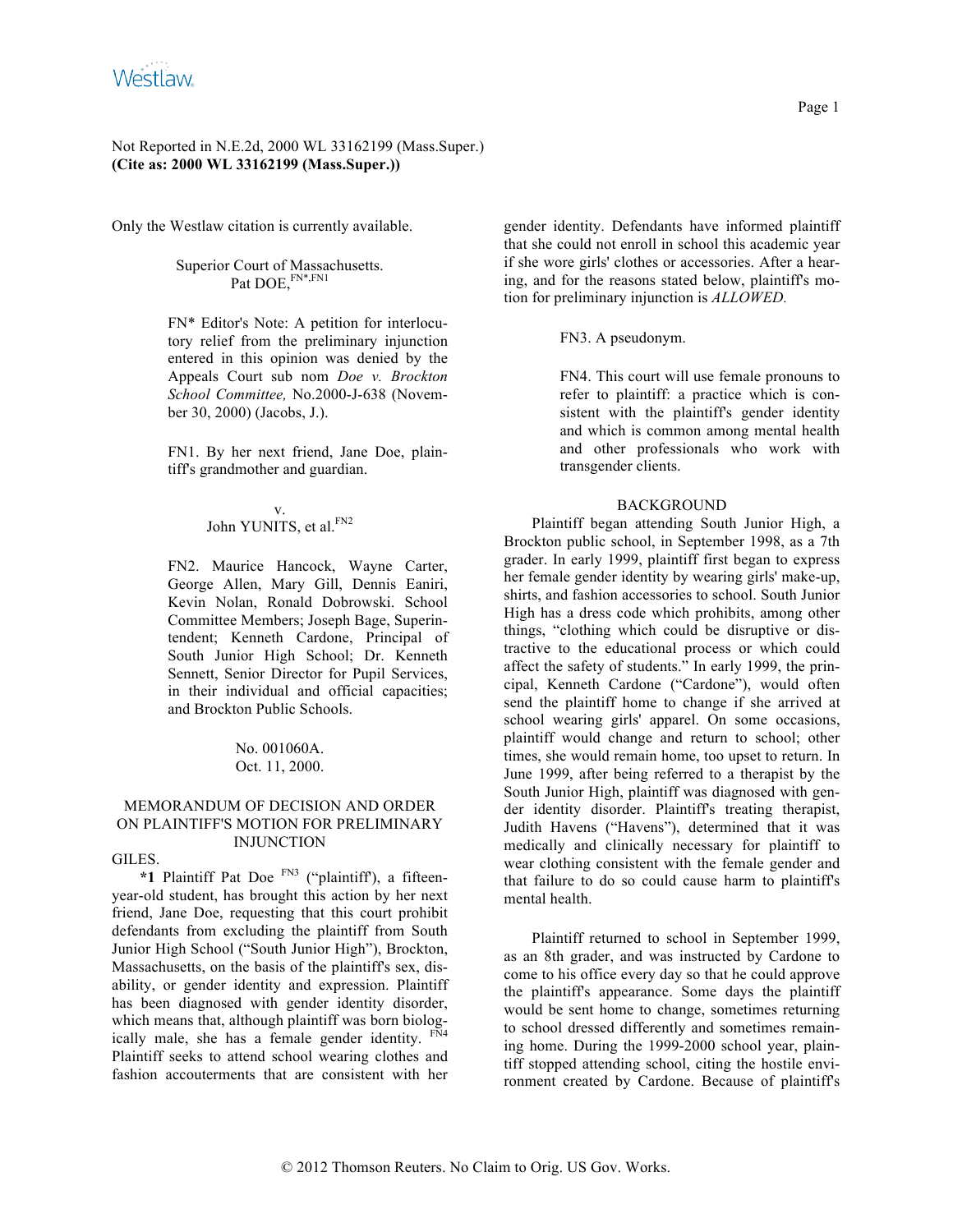many absences during the 1999-2000 school year, plaintiff was required to repeat the 8th grade this year.

Over the course of the 1998-1999 and 1999-2000 school years, plaintiff sometimes arrived at school wearing such items as skirts and dresses, wigs, highheeled shoes, and padded bras with tight shirts. The school faculty and administration became concerned because the plaintiff was experiencing trouble with some of her classmates. Defendants cite one occasion when the school adjustment counselor had to restrain a male student because he was threatening to punch the plaintiff for allegedly spreading rumors that the two had engaged in oral sex. Defendants also point to an instance when a school official had to break up a confrontation between the plaintiff and a male student to whom plaintiff persistently blew kisses. At another time, plaintiff grabbed the buttock of a male student in the school cafeteria. Plaintiff also has been known to primp, pose, apply make up, and flirt with other students in class. Defendants also advance that the plaintiff sometimes called attention to herself by yelling and dancing in the halls. Plaintiff has been suspended at least three times for using the ladies' restroom after being warned not to.

**\*2** On Friday, September 1, 2000, Cardone and Dr. Kenneth Sennett ("Sennett"), Senior Director for Pupil Personnel Services, met with the plaintiff relative to repeating the 8th grade. At that meeting, Cardone and Sennett informed the plaintiff that she would not be allowed to attend South Junior High if she were to wear any outfits disruptive to the educational process, specifically padded bras, skirts or dresses, or wigs. On September 21, 2000, plaintiff's grandmother tried to enroll plaintiff in school and was told by Cardone and Sennett that plaintiff would not be permitted to enroll if she wore any girls' clothing or accessories. Defendants allege that they have not barred the plaintiff from school but have merely provided limits on the type of dress the plaintiff may wear. Defendants claim it is the plaintiff's own choice not to attend school because of the guidelines they have placed on her attire. Plaintiff is not currently attending school, but the school has provided a home tutor for her to allow her to keep pace with her classmates.

On September 26, 2000, the plaintiff filed a complaint in this court claiming a denial of her right

to freedom of expression in the public schools in violation of G.L.c. 71, § 82; a denial of her right to personal dress and appearance in violation of G.L. c. 76, § 83; a denial of her right to attend school in violation of G.L. c. 76, § 5; a denial of her right to be free from sex discrimination guaranteed by Articles I and XIV of the Declaration of Rights of the Massachusetts Constitution; a denial of her right to be free from disability discrimination guaranteed by Article CXIV of the said Declaration of Rights; a denial of her due process rights as guaranteed by G.L. c. 71, § 37 and G.L. c. 76, § 17; a denial of her liberty interest in her appearance as guaranteed by the Massachusetts Declaration of Rights, Art. I and X; and a violation of her right to free expression as guaranteed by the said Declaration of Rights, Art. I and X.

#### DISCUSSION

### I. Introduction

In evaluating a request for a preliminary injunction, the court must examine "in combination the moving party's claim of injury and chance of success on the merits." *Packing Industries Group, Inc. v. Cheney,* 380 Mass. 609, 617 (1980). "If the judge is convinced that failure to issue the injunction would subject the moving party to a substantial risk of irreparable harm, the judge must then balance this risk against any similar risk of irreparable harm which granting the injunction would create for the opposing party ... Only where the balance between these risks cuts in favor of the moving party may a preliminary injunction properly issue." *GTE Products Corp. v. Stewart,* 414 Mass. 721, 722-23 (1993), quoting *Packaging Industries Group, Inc. v. Cheney, supra* (footnote omitted). In addition, where the injunction is sought against a public entity, as it is here, the court must consider the risk of injury to the public interest which would flow from the grant of the injunction. *Brookline v. Goldstein,* 388 Mass. 443, 447 (1983); *Biotti v. Board of Selectmen of Manchester,* 25 Mass.App.Ct. 637, 639 (1988).

II. The Likelihood of Plaintiff's Success on the Merits

**\*3** Plaintiff's complaint asserts eight causes of action based on the Massachusetts Declaration of Rights and the General Laws. They are individually addressed below to evaluate the likelihood of success on the merits.

A. Freedom of Expression, Massachusetts Declaration of Rights, Art. II and X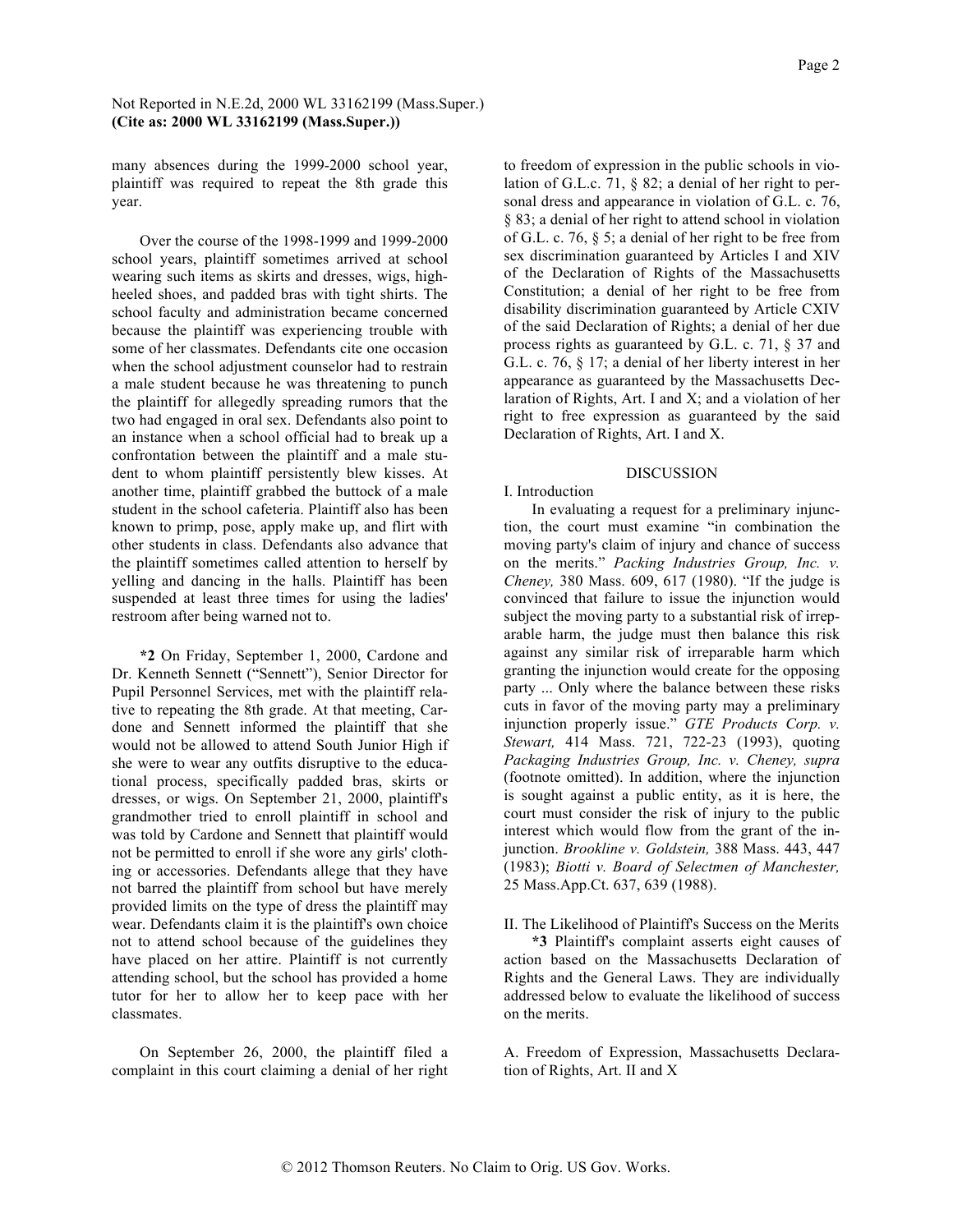The Massachusetts Declaration of Rights, Article XVI (as amended by Article 77) provides, "[t]he right of free speech shall not be abridged." The analysis of this article is guided by federal free speech analysis. See *Hosford v. School Committee of Sandwich,* 421 Mass. 708, 712 n. 5 (1996); *Opinion of the Justices to the House of Representatives,* 387 Mass. 1201, 1202 (1982); *Colo. v. Treasurer and Receiver General,* 378 Mass. 550, 558 (1979). According to federal analysis, this court must first determine whether the plaintiff's symbolic acts constitute expressive speech which is protected, in this case, by Article VXI of the Massachusetts Declaration of Rights. See *Texas v. Johnson, supra,* citing *Spence v. Washington, supra.* If the speech is expressive, the court must next determine if the defendants' conduct was impermissible because it was meant to suppress that speech. See *Texas v. Johnson,* 491 U.S. 397, 403 (1989), citing *United States v. O'Brien,* 391 U.S. 367, 377 (1968); see also *Spence v. Washington,* 418 U.S. 405, 414 n. 8 (1974). If the defendants' conduct is not related to the suppression of speech, furthers an important or substantial governmental interest, and is within the constitutional powers of the government, and if the incidental restriction on speech is no greater than necessary, the government's conduct is permissible. See *United States v. O'Brien, supra.* In addition, because this case involves public school students, suppression of speech that "materially and substantially interferes with the work of the school" is permissible. See *Tinker v. Des Moines Community School Dist.,* 393 U.S. 503, 739 (1969).

1. The Plaintiff's Conduct is Expressive Speech Which is Understood by Those Perceiving It

Symbolic acts constitute expression if the actor's intent to convey a particularized message is likely to be understood by those perceiving the message. See *Spence v. Washington,* 418 U.S. 405, 410-11 (1974) (finding that an upside-down flag with a peace symbol attached was protected speech because it was a purposeful message people could understand); see also *Chalifoux v. New Caney Independent School Dist.,* 976 F.Sup. 659 (S.D.Tex.1997) (students wearing rosary beads as a sign of their religious belief was likely to be understood by others and therefore protected).

Plaintiff in this case is likely to establish that, by dressing in clothing and accessories traditionally associated with the female gender, she is expressing her

identification with that gender. In addition, plaintiff's ability to express herself and her gender identity through dress is important to her health and wellbeing, as attested to by her treating therapist. Therefore, plaintiff's expression is not merely a personal preference but a necessary symbol of her very identity. Contrast *Olesen v. Board of Education of School District No. 228,* 676 F.Sup. 820 (N.D.Ill.1987) (school's anti-gang policy of prohibiting males from wearing earrings, passed for safety reasons, was upheld because plaintiff's desire to wear an earring as an expression of his individuality and attractiveness to girls was a message not within the scope of the First Amendment).

**\*4** This court must next determine if the plaintiff's message was understood by those perceiving it, i.e., the school faculty and plaintiff's fellow students. See *Bivens v. Albuquerque Public Schools,* 899 F.Sup. 556 (D.N.M.1995) (student failed to provide evidence that his wearing of sagging pants to express his identity as a black youth was understood by others and, therefore, such attire was not speech). In the case at bar, defendants contend that junior high school students are too young to understand plaintiff's expression of her female gender identity through dress and that "not every defiant act by a high school student is constitutionally protected speech." *Id.* at 558. However, unlike *Bivens,* here there is strong evidence that plaintiff's message is well understood by faculty and students. The school's vehement response and some students' hostile reactions are proof of the fact that the plaintiff's message clearly has been received. Moreover, plaintiff is likely to establish, through testimony, that her fellow students are well aware of the fact that she is a biological male more comfortable wearing traditionally "female" type clothing because of her identification with that gender.

2. The Defendants' Conduct Was a Suppression of the Plaintiff's Speech

Plaintiff also will probably prevail on the merits of the second prong of the *Texas v. Johnson* test, that is, the defendants' conduct was meant to suppress plaintiff's speech. Defendants in this case have prohibited the plaintiff from wearing items of clothing that are traditionally labeled girls' clothing, such as dresses and skirts, padded bras, and wigs. This constitutes direct suppression of speech because biological females who wear items such as tight skirts to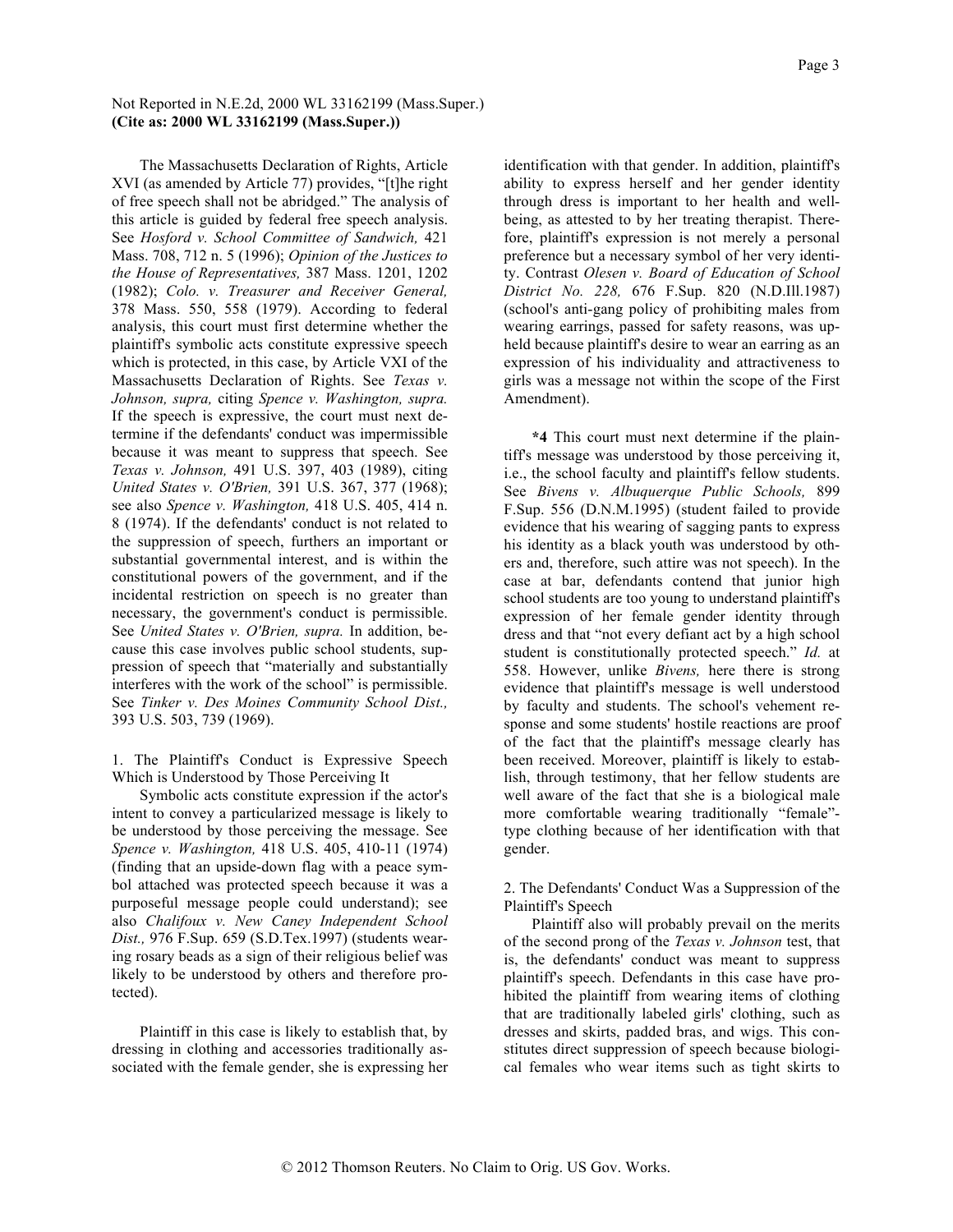school are unlikely to be disciplined by school officials, as admitted by defendants' counsel at oral argument. See *Texas v. Johnson,* 491 U.S. 397, 408-16 (1989). Therefore, the test set out in *United States v. O'Brien,* which permits restrictions on speech where the government motivation is not directly related to the content of the speech, cannot apply here. Further, defendants' argument that the school's policy is a content-neutral regulation of speech is without merit because, as has been discussed, the school is prohibiting the plaintiff from wearing clothes a biological female would be allowed to wear. Therefore, the plaintiff has a likelihood of fulfilling the *Texas v. Johnson* test that her speech conveyed a particularized message understood by others and that the defendants' conduct was meant to suppress that speech.

#### 3. Plaintiff's Conduct is not Disruptive

This court also must consider if the plaintiff's speech "materially and substantially interferes with the work of the school." *Tinker v. Des Moines Community School Dist., supra.* Defendants argue that they are merely preventing disruptive conduct on the part of the plaintiff by restricting her attire at school. Their argument is unpersuasive. Given the state of the record thus far, the plaintiff has demonstrated a likelihood of proving that defendants, rather than attempting to restrict plaintiff's wearing of distracting items of clothing, are seeking to ban her from donning apparel that can be labeled "girls' clothes" and to encourage more conventional, male-oriented attire. Defendants argue that any other student who came to school dressed in distracting clothing would be disciplined as the plaintiff was. However, defendants overlook the fact that, if a female student came to school in a frilly dress or blouse, make-up, or padded bra, she would go, and presumably has gone, unnoticed by school officials. Defendants do not find plaintiff's clothing distracting *per se,* but, essentially, distracting simply because plaintiff is a biological male.

**\*5** In addition to the expression of her female gender identity through dress, however, plaintiff has engaged in behavior in class and towards other students that can be seen as detrimental to the learning process. This deportment, however, is separate from plaintiff's dress. Defendants vaguely cite instances when the principal became aware of threats by students to beat up the "boy who dressed like a girl" to support the notion that plaintiff's dress alone is dis-

ruptive. To rule in defendants' favor in this regard, however, would grant those contentious students a "heckler's veto." See *Fricke v. Lynch,* 491 F.Sup. 381, 387 (D .R.I.1980). The majority of defendants' evidence of plaintiff's disruption is based on plaintiff's actions as distinct from her mode of dress. Some of these acts may be a further expression of gender identity, such as applying make-up in class; but many are instances of misconduct for which any student would be punished. Regardless of plaintiff's gender identity, any student should be punished for engaging in harassing behavior towards classmates. Plaintiff is not immune from such punishment but, by the same token, should not be punished on the basis of dress alone.

Plaintiff has framed this issue narrowly as a question of whether or not it is appropriate for defendants to restrict the manner in which she can dress. Defendants, on the other hand, appear unable to distinguish between instances of conduct connected to plaintiff's expression of her female gender identity, such as the wearing of a wig or padded bra, and separate from it, such as grabbing a male student's buttocks or blowing kisses to a male student. The line between expression and flagrant behavior can blur, thereby rendering this case difficult for the court. It seems, however, that expression of gender identity through dress can be divorced from conduct in school that warrants punishment, regardless of the gender or gender identity of the offender. Therefore, a school should not be allowed to bar or discipline a student because of gender-identified dress but should be permitted to ban clothing that would be inappropriate if worn by any student, such as a theatrical costume, and to punish conduct that would be deemed offensive if committed by any student, such as harassing, threatening, or obscene behavior. See *Bethel v. Fraser,* 478 U.S. 675 (1986).

#### B. G.L. c. 71, § 82

Defendants argue that G.L. c. 71, § 82 is inapplicable because the statute only applies to secondary school; and South Junior High has been designated a primary school. Therefore, plaintiff will probably fail in this claim if defendants can substantiate their assertion. Nevertheless, the Supreme Court's constitutional analysis in *Tinker,* which was codified by G.L. c. 71, § 82, see *Pyle v. School Committee of South Hadley,* 423 Mass. 283, 286 (1996), remains applicable in this case and implicates the same principles. As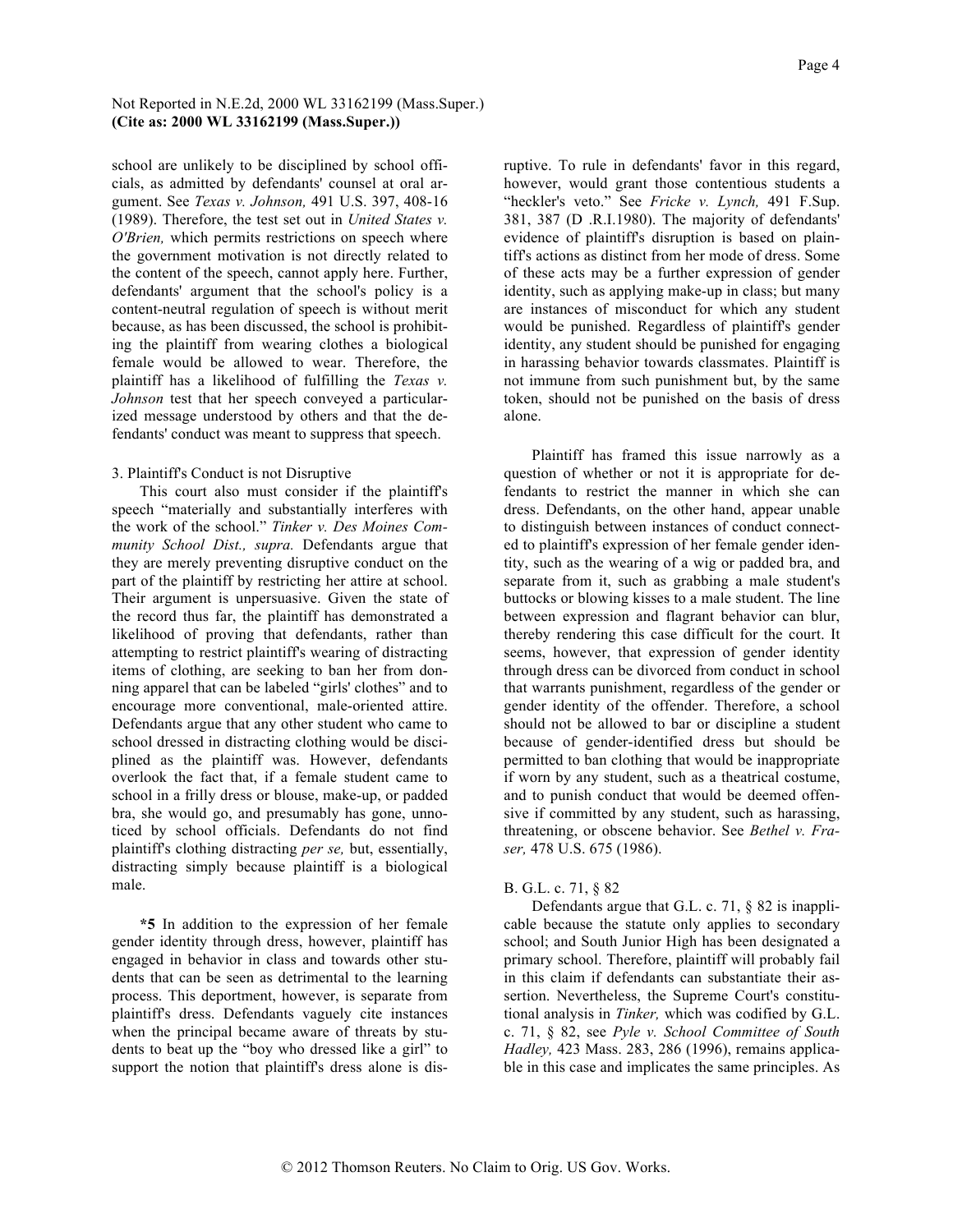discussed, plaintiff has demonstrated a likelihood of success on the merits in her common law freedom of expression claim.

C. Liberty Interest in Appearance Massachusetts Declaration of Rights Article I and X

**\*6** Plaintiff is also likely to prevail in this claim. A liberty interest under the First Amendment has been recognized to protect a male student's right to wear his hair as he wishes. See *Richards v. Thurston,* 424 F.2d 1281 (1st Cir.1970), cited with approval *Bd. of Selectmen of Framingharn v. Civil Service Commission,* 366 Mass. 547, 556 (1974). The question in liberty interest cases is whether the government's interest in restricting liberty is strong enough to overcome that liberty interest. Given that plaintiff has a likelihood of success in proving that her attire is not distracting, as discussed above, she is likely to prove that defendants' interests do not overcome the recognized liberty interest in appearance.

D. Sex Discrimination G.L. c. 76, § 5 and Article I and XIV of the Massachusetts Declaration of Rights

G.L. c. 76, § 5 states that "Every person shall have the right to attend the public schools of the town where he actually resides ... No person shall be excluded from or discriminated against in admission to a public school of any town, or in obtaining the advantages, privileges and course of study of such public school on account of race, color, sex, religion, national origin or sexual orientation." G.L. c. 76, § 5 (2000). Federal cases have recognized the impropriety of discriminating against a person for failure to conform with the norms of' their biological gender. See *Price Waterhouse v. Hopkins,* 490 U.S. 228, 250 (1989) (sex stereotyping occurred when members of an accounting firm denied female associate promotion because she failed to walk, talk, and dress femininely); *Rosa v. Park West Bank,* 214 F.3d 213 (1st Cir .2000) (claim of sex discrimination may be sustained when cross-dressing man was denied a loan application until he went home to change clothes). This court finds plaintiff's reliance on such cases persuasive and the cases cited by defendants distinguishable, as discussed below.

Plaintiff contends that defendants' action constitute sex discrimination because defendants prevented plaintiff from attending school in clothing associated with the female gender solely because plaintiff is male. Defendants counter that, since a female student

would be disciplined for wearing distracting items of men's clothing, such as a fake beard, the dress code is gender-neutral. Defendants' argument does not frame the issue properly. Since plaintiff identifies with the female gender, the right question is whether a female student would be disciplined for wearing items of clothes plaintiff chooses to wear. If the answer to that question is no, plaintiff is being discriminated against on the basis of her sex, which is biologically male. **FN5** Therefore, defendants' reliance on cases holding that discrimination on the basis of sexual orientation, transsexualism, and transvestism are not controlling in this case because plaintiff is being discriminated against because of her gender. See *Ulane v. Eastern*  Airlines, 742 F.2d 1081 (7th Cir.1984).<sup>FN6</sup> Furthermore, such cases have been criticized and distinguished under both Title VII and the First and Fourteenth Amendments. See *Quinn v. Nassau County Police Dept.,* 53 F.Sup.2d 347 (E.D.N.Y.1999); *Blozis v. Mike Raisor Ford, Inc.,* 896 F.Sup. 805 (N.D.Ind.1995); *Schwenk v. Hartford,* 204 F.3d 1187 (9th Cir.2000).

> FN5. This case is distinguishable from *Harper v. Edgewood Bd. of Education,* 655 F.Sup. 1353 (S.D.Ohio 1987). In *Harper,* the court granted summary judgment in favor of the defendants, who prevented two students dressed in clothing of the opposite gender from attending the prom against a claim that the plaintiffs' First Amendment rights were violated. The court found the school's action permissible because it fostered community values and maintained discipline. Plaintiff in this case, however, is not merely engaging in rebellious acts to demonstrate a willingness to violate community norms; plaintiff is expressing her personal identity, which cannot be suppressed by the school merely because it departs from community standards.

> FN6. *LaFleur v. Bird-Johnson Co.,* 1994 W.L. 878831 (Mass.Super. Nov. 3, 1994) [3 Mass.L.Rptr. 196], is also distinguishable. *LaFleur* was decided after *Price Waterhouse v. Hopkins* but recognized the Supreme Judicial Court's holding in *Macauley v. MCAD,* 379 Mass. 279 (1979), that transsexual discrimination is not within the scope of this state's sexual discrimination law.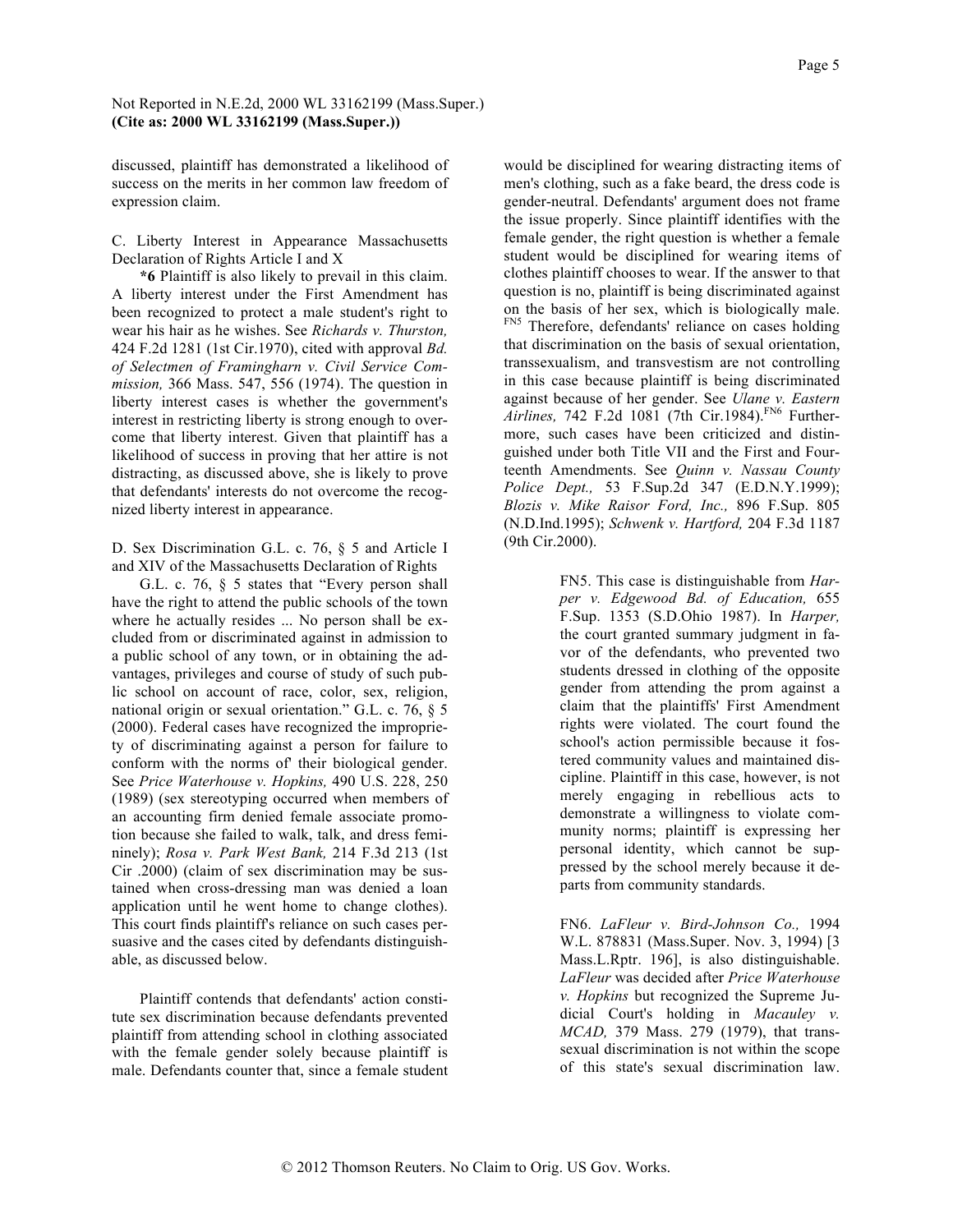However, the case at hand differs from *LaFleur,* where the plaintiff claimed she was discriminated against in the employment context because she was a transvestite, because the instant plaintiff is likely to establish that defendants have discriminated against her on the basis of sex by applying the dress code against her in a manner in which it would not be applied to female students.

**\*7** In support of their argument, defendants cite cases in which gender-specific school dress codes have been upheld in the face of challenges based on gender discrimination and equal protection because the codes serve important governmental interests, such as fostering conformity with community standards. See *Jones v. W.T. Henning Elementary School,* 721 So.2d 530 (La.App.3rd Cir1998); *Hines v. Caston School Corp.,* 651 N.E.2d 330, 335 (Ind.App.1995); *Harper v. Edgewood Board of Education.* 655 F.Sup. 1353 (S.D.Ohio 1987). Such cases are not binding on this court. This court cannot allow the stifling of plaintiff's selfhood merely because it causes some members of the community discomfort. "Our constitution ... neither knows nor tolerates classes among citizens." *Plessy v. Ferguson,* 163 U.S. 537, 539 (1896) (dissenting opinion of Harlan, J.). Thus, plaintiff in this case is likely to establish that the dress code of South Junior High, even though it is gender-neutral, is being applied to her in a gender discriminatory manner.

E. Disability Discrimination Article CXIV of the Massachusetts Declaration of Rights

Plaintiff does not have a likelihood of success in proving that the defendants' conduct constituted disability discrimination. Analysis of federal discrimination law is instructive in construing state disability discrimination law. See *Cox v. New England Tel. & Tel. Co.,* 414 Mass. 375 (1993). The federal Americans with Disabilities Act expressly excludes "transvestism, transsexualism ... [and] gender identity disorders not resulting from physical impairments ..." 42 U.S.C. 12211(b) (2000). While noting that the courts of this state can, and often do, provide more protection than its federal counterpart, there is no authority to support the notion that Gender Identity Disorder is a protected disability under the Massachusetts Declaration of Rights of laws of this state.

### F. Due Process G.L. c. 76, § 17

Plaintiff does not have a likelihood of success on the merits of this claim because, as defendants correctly point out, the plaintiff has not been expelled from school. Therefore, no process was due the plaintiff.

## G. G.L. c. 71, § 83

Defendants again are correct in asserting that this section, which protects a student's right to personal dress, is a local option statute which applies only to jurisdictions that have chosen to adopt it. G.L. c. 71, § 86. Therefore, the plaintiff has not demonstrated a likelihood of success on the merits of this claim.

### II. Irreparable Harm

The party seeking an injunction bears the burden of establishing irreparable harm, i.e., that it may suffer a loss of rights that cannot be vindicated should it prevail after a full hearing on the merits. *GTE Products Corp. v. Stewart, supra* at 726. Plaintiff in this case has met the burden of establishing irreparable harm. The plaintiff is currently being home schooled because the defendants will not allow her to attend school in girls' attire. Therefore, plaintiff is being denied the benefits of attending school with her peers, learning in an interactive environment, and developing socially. See *McLaughlin v. Boston School Committee,* 938 F.Sup. 1001, 1011-12 (D.Mass.1994). Such harm is further exacerbated by the fact that the plaintiff has been the subject of much controversy over the past two years and now is noticeably absent from school. Defendants argue that any harm to the plaintiff is self-induced because plaintiff has chosen not to attend school under the conditions the defendants have put on her attire. This contention is without merit. Defendants are essentially prohibiting the plaintiff from expressing her gender identity and, thus, her quintessence, at school. Their actions have forced plaintiff to submit to home schooling. However, "in the field of public education the doctrine of 'separate but equal' has no place." *Brown v. Board of Education of Topeka,* 347 U.S. 483, 495 (1954).

# III. The Balance of the Equities

**\*8** The balance of the equities tips in favor of plaintiff in his case. The plaintiff attended South Junior High School for two academic years; and the school and its students, with the exception of new students entering this year, are accustomed to inter-